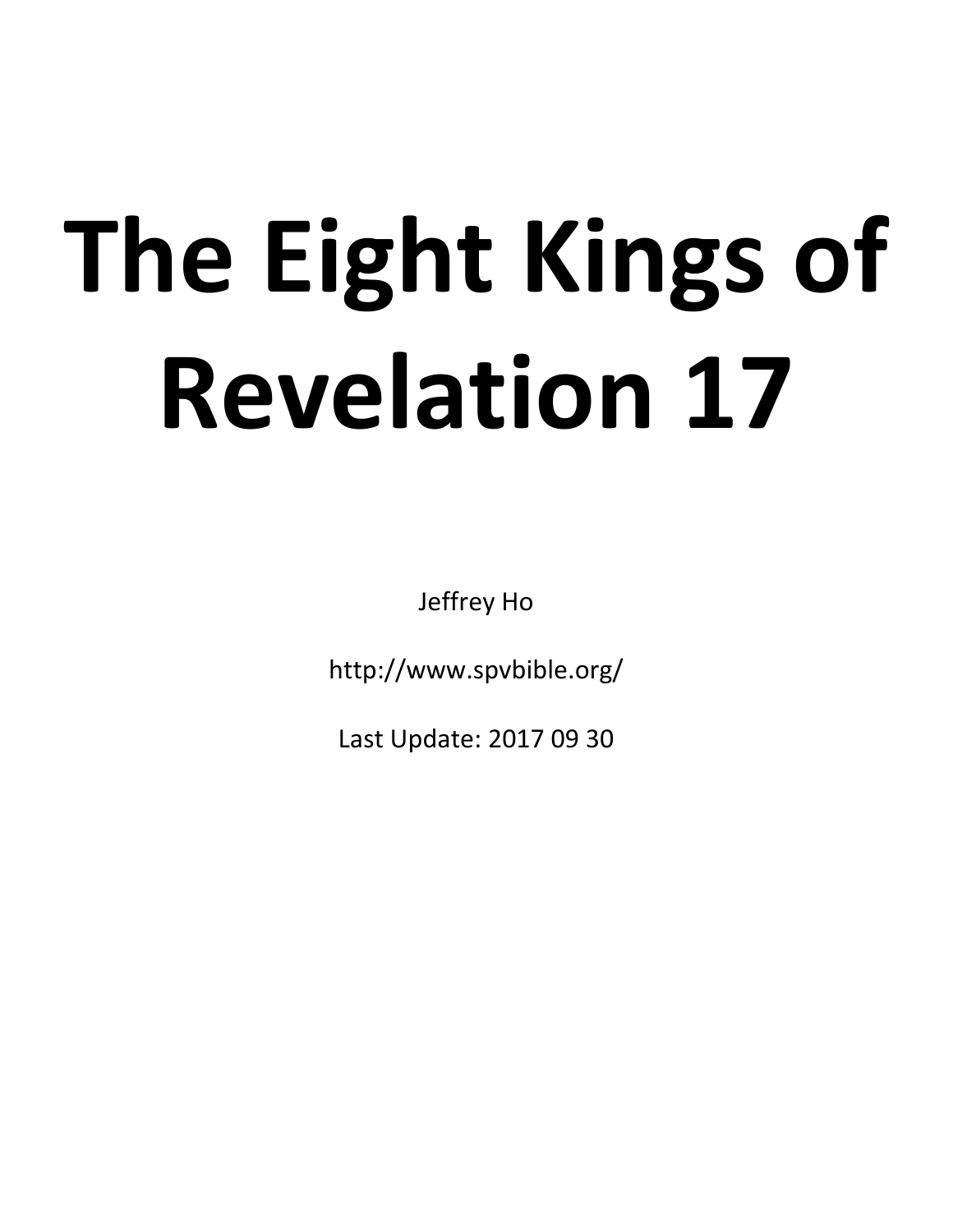# **The Eight Kings of Revelation 17**

#### By Jeffrey Ho

Bible prophecy that involves the determination of the identity of symbols is very fascinating. The interpretation of these symbols requires them to be identified. The symbol in Daniel 2—the image in Nebuchadnezzar's dream, which had the head of gold, the arms and breasts of silver, the belly and thighs of bronze, the lower legs of iron, and the feet and toes of iron and clay—needs to be identified. The symbols in Daniel 7—four wild beasts, which were the lion, the bear, the leopard, the terrible beast, and even the little horn which came up from the terrible beast—need to be identified. The symbols in Daniel 8—two sacrificial animals, which were the ram and the goat, and even the horn from littleness which came forth from one of the four winds of the heavens—need to be identified. The symbol in Revelation 12—the great red dragon, which had seven heads and ten horns—needs to be identified. The two symbols in Revelation 13—the sea beast, which had seven heads and ten horns, and the earth beast—need to be identified.

One of the symbols in Revelation 17—the scarlet beast, which has seven heads and ten horns—is no exception and likewise needs to be identified. While the determination of the identities of the seven heads of the dragon and of the sea beast is not a concern in those chapters where they appear, the determination of the identities of the seven heads of the scarlet beast is a requirement. The purpose of this article is to provide an exe-gesis of the verses<sup>[1](#page-1-0)</sup> in Revelation 17 which are key in determining the identity of the scarlet beast, along with its seven heads and ten horns.

## **THE TIMEFRAME OF REVELATION 17**

Before identifying who the scarlet beast represents, it is very important to determine the main time period during which the two main symbols of Revelation 17—the prostitute and the scarlet beast—exist. A comparison will be made between Revelation 17:1, 3 and Revelation 21:9–10.

"Then one of the seven angels who had the seven bowls which had been full of the seven last plagues came to me and spoke with me, saying, 'Come here, I will show you the bride, the wife of the Lamb.' So he carried me away in [the] Spirit to a great and high mountain and showed me the great city—the holy Jerusalem—coming down out of heaven from God." Revelation 21:9–10.

Here an angel invites John to come and see the new Jerusalem descending from heaven to earth. This invitation certainly carried John's mind forward to the end of the 1000 years, very far into the future from John's time. In other words, while John is watching the new Jerusalem come down, it is not to be expected that such an event should occur in his day.

<span id="page-1-0"></span><sup>&</sup>lt;u>1</u> All scriptural verses in this article are taken from the *Spirit of Prophecy Version* (SPV), http://www.spvbible.org/.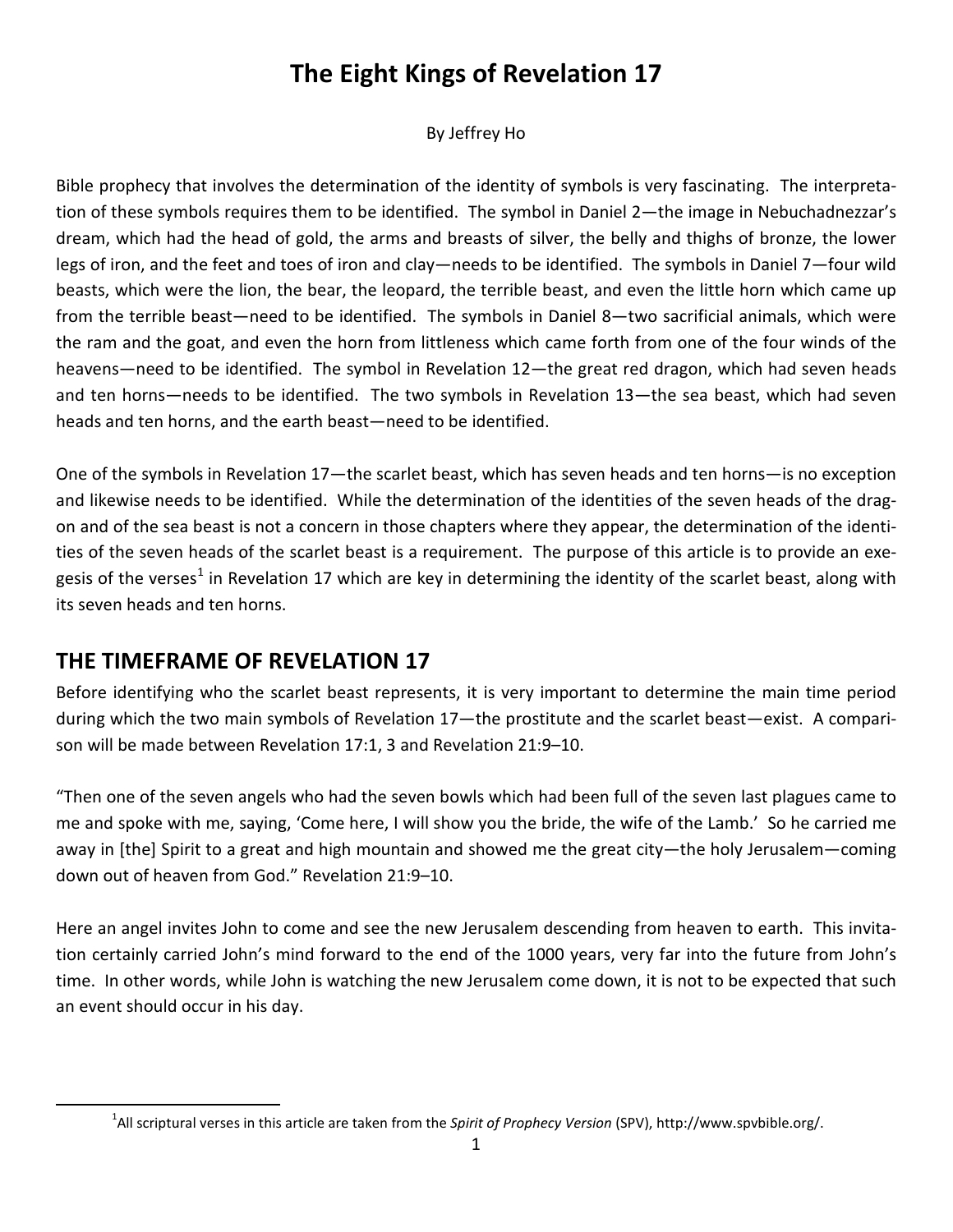"Then one of the seven angels who had the seven bowls came and spoke with me, saying to me, 'Come here, I will show you the judgment of the great prostitute who is sitting upon the many waters,' . . . So he carried me away in [the] Spirit into [the] wilderness, and I saw a woman sitting upon a scarlet beast which was full of names of blasphemy, which had seven heads and ten horns." Revelation 17:1, 3.

Similarly, at the beginning of Revelation 17, an angel invites John to come and see the judgment<sup>[2](#page-2-0)</sup> of the great prostitute. This invitation certainly carried John's mind forward to the time of the end, when the prostitute is judged, condemned, and receives the punishment meted out to her by God. In other words, while John is watching the prostitute receive her punishment, it is not to be expected that such an event should occur in his day. Therefore, Revelation 17 is to be interpreted from the viewpoint of AD 1798 and later—the era of the time of the end and the investigative judgment.<sup>[3](#page-2-1)</sup> The second evidence that shows that the prophetic events in Revelation 17 are to be interpreted from the viewpoint of AD 1798 and later is found in Revelation 12 and 13. Now, the four beasts of Daniel 7 when they first appear on the scene in total have seven heads and ten horns. In Revelation 17, the seven heads and ten horns of the scarlet beast are related to the seven heads and ten horns of the dragon (Revelation 12) and the sea beast (Revelation 13). One interesting detail about the dragon and the sea beast is the appearance of royal crowns (Greek, *diadēma*<sup>[4](#page-2-2)</sup>) on them.

The royal crowns on the heads of the dragon focus on the time period during the reign of the four Mediterranean world powers in succession: Babylon, Medo-Persia, Greece, and Rome. During the reign of the four world kingdoms, the ten kingdoms that arose out of the fourth kingdom have not yet begun to reign, so that is why the ten horns do not have royal crowns on them at this time. In Revelation 12, the primary earthly identity of the dragon is Imperial Rome during the birth, life, death, resurrection, and ascension of Jesus Christ. The royal crowns on the horns of the sea beast focus on the time period during the reign of the ten kingdoms which came out of the Western Roman Empire, and which subsequently became the nations of Europe. During the reign of the nations of Europe, the four world kingdoms that preceded them are no longer reigning, so that is why the seven heads do not have royal crowns on them at this time. In Revelation 13, the primary earthly identity of the sea beast is Papal Rome in a union of church and state with the political powers of Europe during the 42-month or 1260-day prophetic period from AD 538 to AD 1798.

However, royal crowns do not appear anywhere on the scarlet beast.<sup>[5](#page-2-3)</sup> This is very significant. The absence of royal crowns on both the heads and the horns of the scarlet beast introduces a new time period which is distinct from the periods of the dragon (Imperial Rome) and the sea beast (Papal Rome during the 1260 years), and which occurs after these two periods. This new period is the time of the end beginning in AD 1798. This detail of the scarlet beast further confirms that the judgment of the prostitute occurs in the time of the end, which is the main time period of Revelation 17.

<span id="page-2-0"></span> $\overline{\phantom{a}}$ <sup>2</sup>This judgment, from the Greek word *krima*, refers to the judicial verdict of condemnation and the subsequent punishment. See Frederick William Danker, ed., *A Greek-English Lexicon of the New Testament and other Early Christian Literature*, 3d ed., rev. (Chicago: University of Chicago Press, 2000), 567. This condemnation and punishment occurs after the investigative judgment. <sup>3</sup>

<sup>&</sup>lt;sup>3</sup>C. Mervyn Maxwell, *God Cares* (Nampa: Pacific Press Publishing Association, 1985), 2:473.

<span id="page-2-3"></span><span id="page-2-2"></span><span id="page-2-1"></span>*diadēma* occurs in the New Testament only in Revelation 12:3; 13:1; and 19:12. The possessors of the *diadēma* are the dragon, the sea beast, and Jesus Christ, respectively.

 $<sup>5</sup>$ Maxwell, 2:473.</sup>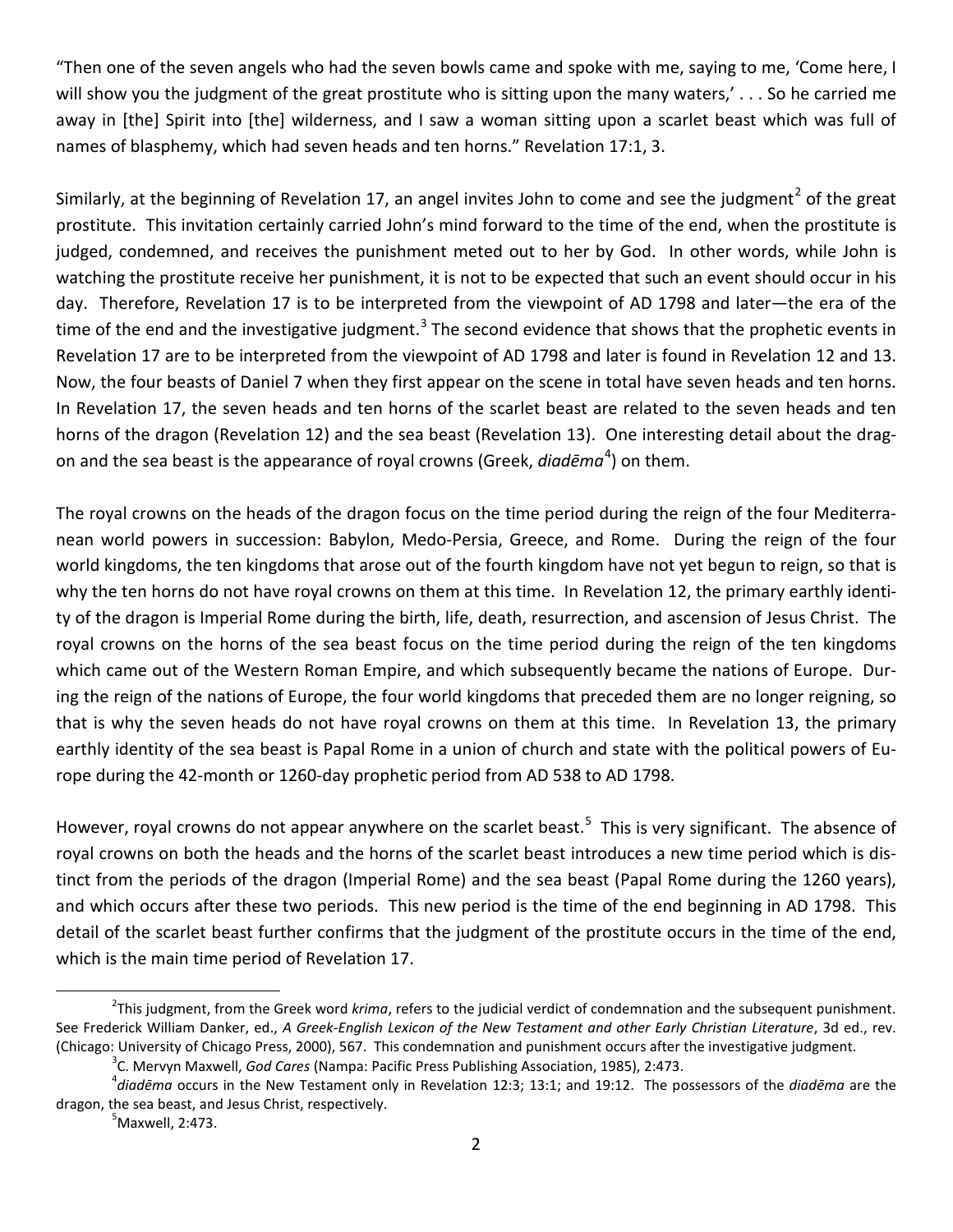The existence or nonexistence of royal crowns, and where they appear on the seven-headed, ten-horned animal, plays a crucial role in determining the main time period of the dragon of Revelation 12, as well as the beasts of Revelation 13 and 17.

The third evidence that shows that the prophetic events in Revelation 17 are to be interpreted from the viewpoint of AD 1798 and later is found in the most significant difference between the sea beast of Revelation 13 and the scarlet beast of Revelation 17. For centuries the Roman Catholic Church of the Middle Ages and the European states were so interrelated and mutually supportive that this union of church and state could be characterized by a single complex symbol: the sea beast.<sup>[6](#page-3-0)</sup> However, by the time the events in Revelation 17 occur, two distinct symbols characterized by a prostitute and a scarlet beast now appear on the scene. This observation of the two distinct symbols of the prostitute and the scarlet beast, in contrast to the one symbol of the sea beast, represents a separation of church and state.<sup>[7](#page-3-1)</sup> "The beast in chapter 17 has the great harlot **'sitting'** on its back. Church (the harlot) and state (the beast) though related are now observed as distinct en-tities."<sup>[8](#page-3-2)</sup> Since the time the Papacy began its dominating career in AD 538, the only time a separation of church and state has ever existed has been during the time of the end, which began in AD 1798 when the Papacy received its deadly wound.

Therefore, once again, Revelation 17 is to be interpreted from the viewpoint of AD 1798 and later—the era of the time of the end and the investigative judgment. In fact, the time of the end is the only time period that fits into the correct identification of the scarlet beast and its seven heads. The remaining portion of this article will be an exegesis of Revelation 17:8–12.

## **REVELATION 17:8**

**"The beast which you saw was, and is not, and is to come up from the abyss and to go to destruction. And those who dwell upon the earth, whose names have not been written in the book of life from [the] foundation of [the] world, will marvel when [they] see the beast which was, and is not, although he is."**

## **"The beast which you saw was, and is not, and is to come up from the abyss"**

Verses 8, 10, and 11 contain certain formulas which are carefully crafted. All three formulas are divided into three parts, with each part containing a time element. The time element in each part of all three formulas goes in the following order: (1) past, (2) present, (3) future.

With this as a foundation, the first formula in verse 8 contains the three time elements: "was" (past), "is not" (present), and "is to come up" (future). This tripartite formula indicates that the scarlet beast passes through

<span id="page-3-2"></span><span id="page-3-1"></span><span id="page-3-0"></span> 6  $<sup>6</sup>$ Ibid., 2:475.</sup>  $7$ Ibid.  $^8$ Ibid.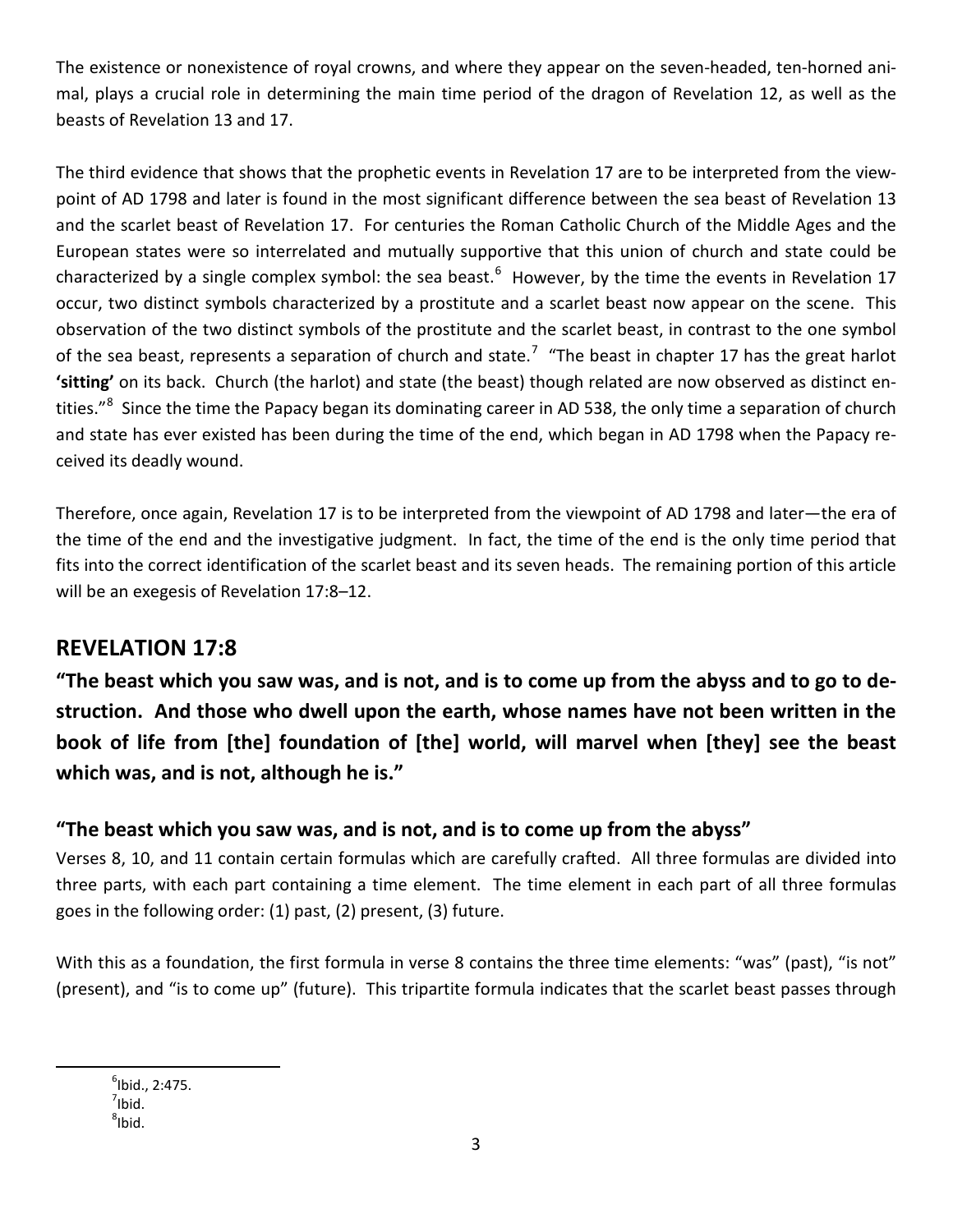three phases during its entire existence—past, present, and future.<sup>[9](#page-4-0)</sup> The past, present, and future phases of the scarlet beast are to be identified with the seven heads.<sup>[10](#page-4-1)</sup> Thus, throughout its existence, the scarlet beast rules through one of its seven heads during different periods of history.<sup>11</sup> Robert L. Thomas writes, "Each head of the beast is a partial incarnation of satanic power that rules for a given period, so the beast can exist on earth without interruption in the form of seven consecutive kingdoms."<sup>[12](#page-4-3)</sup> This concept is similar<sup>[13](#page-4-4)</sup> to the seven heads of the dragon of Revelation 12 and the seven heads of the sea beast of Revelation 13, although the identities of the seven heads are not a concern in those chapters.

The sea beast of Revelation 13 first and foremost represents the Papacy, even though its appearance is an amalgamation of the four beasts of Daniel 7. Likewise, the scarlet beast, which succeeds and is modeled after the sea beast, first and foremost also represents the Papacy. Now, there are four animal symbols in chapters 12, 13, and 17: the dragon, the earth beast, the sea beast, and the scarlet beast. At first this seems to indicate four different powers.<sup>14</sup> However, Revelation 16:13 and 20:10 speak of them as only three—the "dragon," the "false prophet" (the earth beast), and the "beast" (not the "beasts"). $^{15}$  Because these two passages speak about the "beast" (sea beast) in the singular, and not the "beasts" (sea beast and scarlet beast) in the plural, this indicates that the scarlet beast is not different from the sea beast, but is one and the same as the sea beast.<sup>[16](#page-4-7)</sup> Therefore, the scarlet beast of Revelation 17 is the same power as the sea beast of Revelation 13, both of which are in water and have seven heads and ten horns.<sup>[17](#page-4-8)</sup>

Now that the scarlet beast has been identified, what is the relationship between the three different time elements and the scarlet beast itself? The scarlet beast's present state (is not) is in comparison with what it used to be in the past (was) and is in comparison with what it will be in the future (is to come up).<sup>18</sup> Therefore, it is the Papacy which goes through three different phases in its entire career, which will be demonstrated below.

### **"The beast . . . was"**

This points back to the sea beast of Revelation 13 in which the main emphasis was the 42-month union of church and state from AD 538 to AD 1798 (Revelation 13:1–2). The scarlet beast was alive; it was a persecuting power during this time. This was the past phase of the scarlet beast.

<sup>11</sup>lbid.<br><sup>12</sup>Robert L. Thomas, *Revelation 8–22: An Exegetical Commentary* (Chicago: Moody Publishers, 1995), 292.

<span id="page-4-1"></span><span id="page-4-0"></span> <sup>9</sup> Ranko Stefanovic, *Revelation of Jesus Christ: Commentary on the Book of Revelation* (Berrien Springs: Andrews University Press, 2002), 513.<br> $^{10}$ Ibid.

<span id="page-4-4"></span><span id="page-4-3"></span><span id="page-4-2"></span> $^{13}$ I say "similar," because the identities of the seven heads of the dragon and the sea beast may not be totally identical to the identities of the seven heads of the scarlet beast.

<span id="page-4-5"></span> $14$ In Revelation 12, Satan (the dragon) persecutes Christ through Imperial Rome. In Revelation 13, there is a new scene and new powers: the Papacy (the sea beast) and the United States of America (the earth beast). Since all three animals are different powers in these two chapters, one might assume that, in another new scene which occurs in Revelation 17, the scarlet beast is a new power distinct from the previous three animals.<br> $15$ Maxwell, 2:474.

<span id="page-4-9"></span><span id="page-4-8"></span><span id="page-4-7"></span><span id="page-4-6"></span><sup>&</sup>lt;sup>16</sup>Revelation 19:20 mentions the "beast" and the "false prophet," without the dragon. But here "beast" is also in the singular, and this singular indicates that the sea beast and the scarlet beast represent the same power: the Papacy.<br><sup>17</sup>Maxwell, 2:474.

 $18$ Ibid.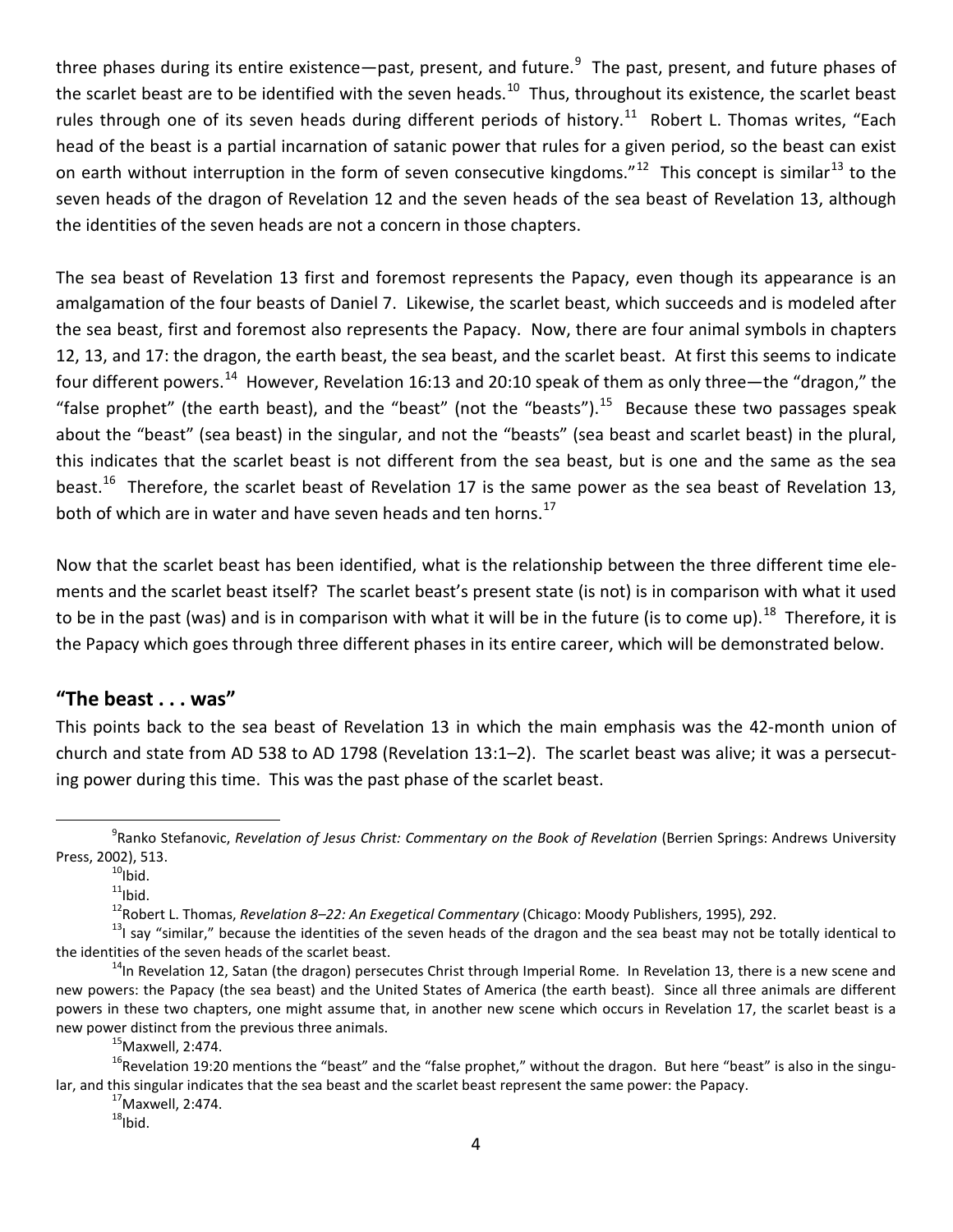#### **"The beast . . . is not"**

This points back to the sea beast during the separation of church and state which began in AD 1798 (when the deadly wound was inflicted on one of the seven heads) and continues to the present day (Revelation 13:3a). The scarlet beast is now dead; it is not a persecuting power during this time. This is the present phase of the scarlet beast.

#### **"The beast . . . is to come up from the abyss"**

This points back to the sea beast during the reunion of church and state once the deadly wound is fully healed (Revelation 13:3b). The scarlet beast will be resurrected; it will once again become a persecuting power during this time. This will be the future phase of the scarlet beast.

It must be emphasized again that the dominant characteristic of the Papacy at the height of its power was persecution. Maxwell writes:

The dragon and the beast, both having seven heads and ten horns, represent one and the same spirit of church-state persecution. (Church-state persecution is a primary concern of Revelation.) Their seven heads call attention to the same sevenfold sequence of persecuting government. . . . *(a)* the dragon calls special attention to *non-Christian persecution*, and *(b)* the beast calls attention to the oldfashioned *Catholic-style persecution*, . . . As for the two stages of the "beast" itself, its leopard-bodied stage (chapter 13) calls attention to persecution during the Middle Ages, and its scarlet-colored stage (chapter 17) calls attention first to its weakness at the beginning of the judgment hour and second to its dramatic but brief resurgence as an old-fashioned Catholic-style persecuting power immediately prior to the second coming.<sup>[19](#page-5-0)</sup>

#### **"from the abyss"**

The Greek word *abyssos* literally means "deep hole."[20](#page-5-1) In the New Testament, *abyssos* is used only in a metaphorical sense. One of the metaphorical meanings of *abyssos* is the place associated with the dead, the un-derworld.<sup>[21](#page-5-2)</sup> It is in this sense that the word "abyss" in verse 8 is to be understood. Therefore, if the scarlet beast comes up from the abyss, then at one time he went down into the abyss. Going down into the abyss would represent the scarlet beast receiving the deadly wound (i.e., its metaphorical death) and its subsequent loss of persecuting power over the inhabitants of the earth.

### **"go to destruction"**

Despite the scarlet beast's being resurrected and coming back to full power, it will appear on the scene but will then be destroyed. God will bring about its destruction with certainty. "But the beast was seized, and the false prophet who had performed on his behalf the miracles by which he deceived those who had received the

<span id="page-5-0"></span> $19$ Ibid.

<span id="page-5-1"></span> $^{20}$ Danker, 2.

<span id="page-5-2"></span> $^{21}$ Ibid. Cf. Romans 10:7.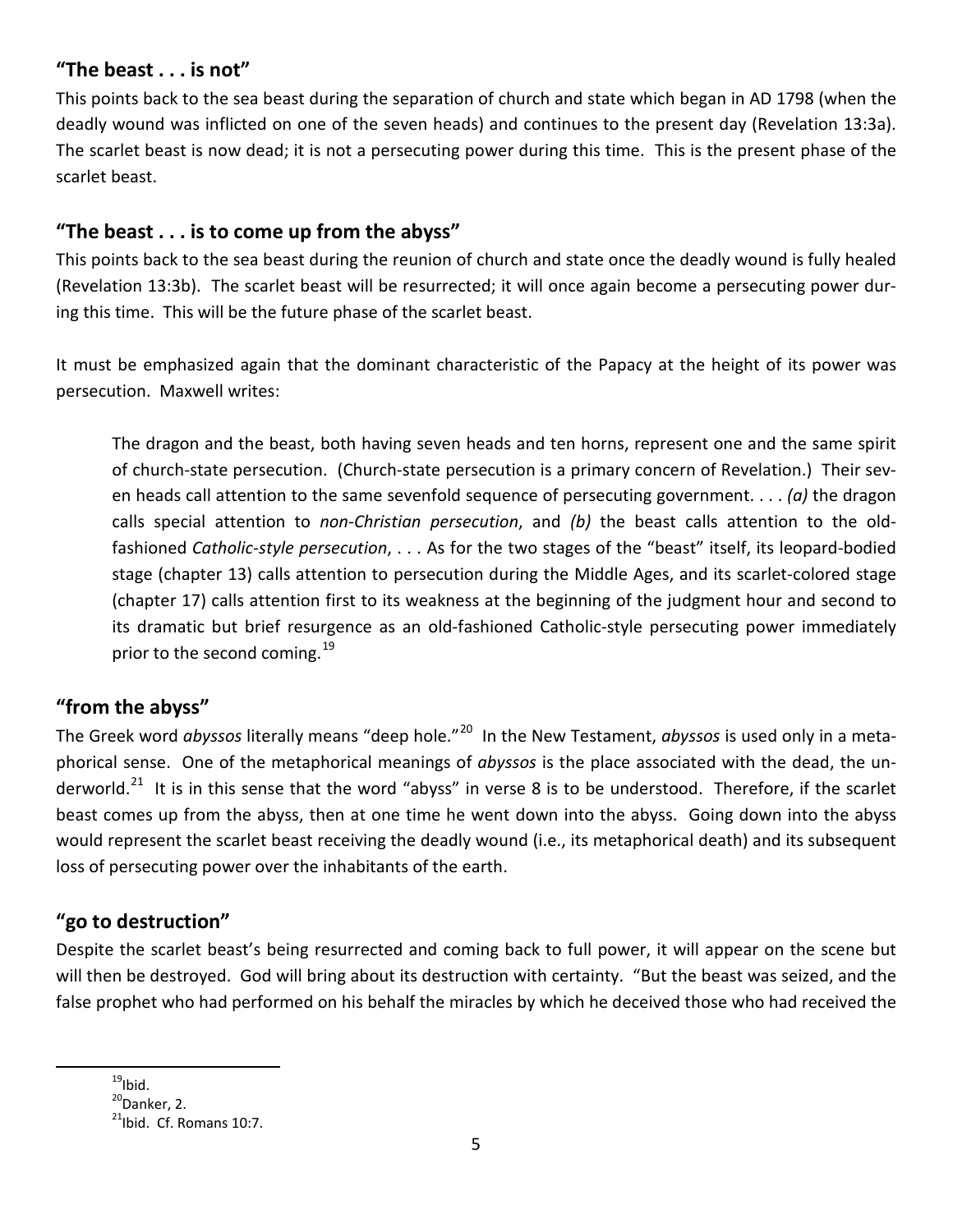mark of the beast and those who had been worshipping his image [was seized] with this [beast]; the two, while [they] were alive, were thrown into the lake of fire which was burning with sulfur." Revelation 19:20.

## **"those who dwell upon the earth, whose names have not been written in the book of life from [the] foundation of [the] world, will marvel when [they] see the beast"**

This is a repetition of Revelation 13 where the whole earth marvels at the resurrected sea beast that had the deadly wound. "I saw one of his heads as if [it] had been slaughtered to death, but his wound of death was healed. And the whole earth marveled after the beast; and they worshipped the dragon who had given authority to the beast, and they worshipped the beast, saying, 'Who [is] like the beast? Who is able to wage war against him?'" Revelation 13:3–4. "All those who dwell upon the earth will worship him, whose names are not written in the book of life of the Lamb slaughtered from [the] foundation of [the] world." Revelation 13:8.

Notice the parallel in the wording between Revelation 13:8 and 17:8. This confirms that the scarlet beast on which the prostitute—end-time Babylon—is sitting is the same religio-political power that persecuted the faithful followers of Christ for many centuries during the Middle Ages. $^{22}$  $^{22}$  $^{22}$ 

It is at this time that, after centuries of inactivity during which the Papacy did not persecute God's people, this apostate religious power will revive to full power and cause the whole world to marvel and wonder in amazement at the Papacy.

#### **"the beast which was, and is not, although he is"**

Verse 8 begins with a description of the scarlet beast and ends with another description of the scarlet beast. The second description of the scarlet beast is identical to the first description except for the third attribute.<sup>[23](#page-6-1)</sup> The concessive conjunction "although" indicates that admittedly the scarlet beast will ultimately be alive, but it is a fact that it used to be alive and is now dead. The phrase "although he is" is to be interpreted as future time because it is used in coordination with the immediate context of the earth dwellers when they see the scarlet beast in the future.<sup>[24](#page-6-2)</sup>

## **REVELATION 17:9–10**

**"The seven heads are seven mountains upon which the woman is sitting, and they are seven kings: five fell, and one is, the other has not yet come, but when he comes, it is necessary for him to remain for a short [time]."**

<sup>&</sup>lt;sup>22</sup>Stefanovic, 514.

<span id="page-6-1"></span><span id="page-6-0"></span><sup>&</sup>lt;sup>23</sup>All three descriptions of the scarlet beast (two in verse 8, and one in verse 11) are identical for the first two attributes: "was," and "is not." Only the third attribute is different in all three descriptions: "is to come up from the abyss," "although he is," and "he is [the] eighth [king]." This indicates that the scarlet beast can be known solely by the name "the beast which was and is not," which is actually confirmed in verse 11.

<span id="page-6-2"></span> $^{24}$ However, although this second description of the scarlet beast has all three time elements in it, it will not be used along with the other three formulas in verses 8, 10, and 11 because it does not have a fourth attribute like those three formulas do, as it will be shown below.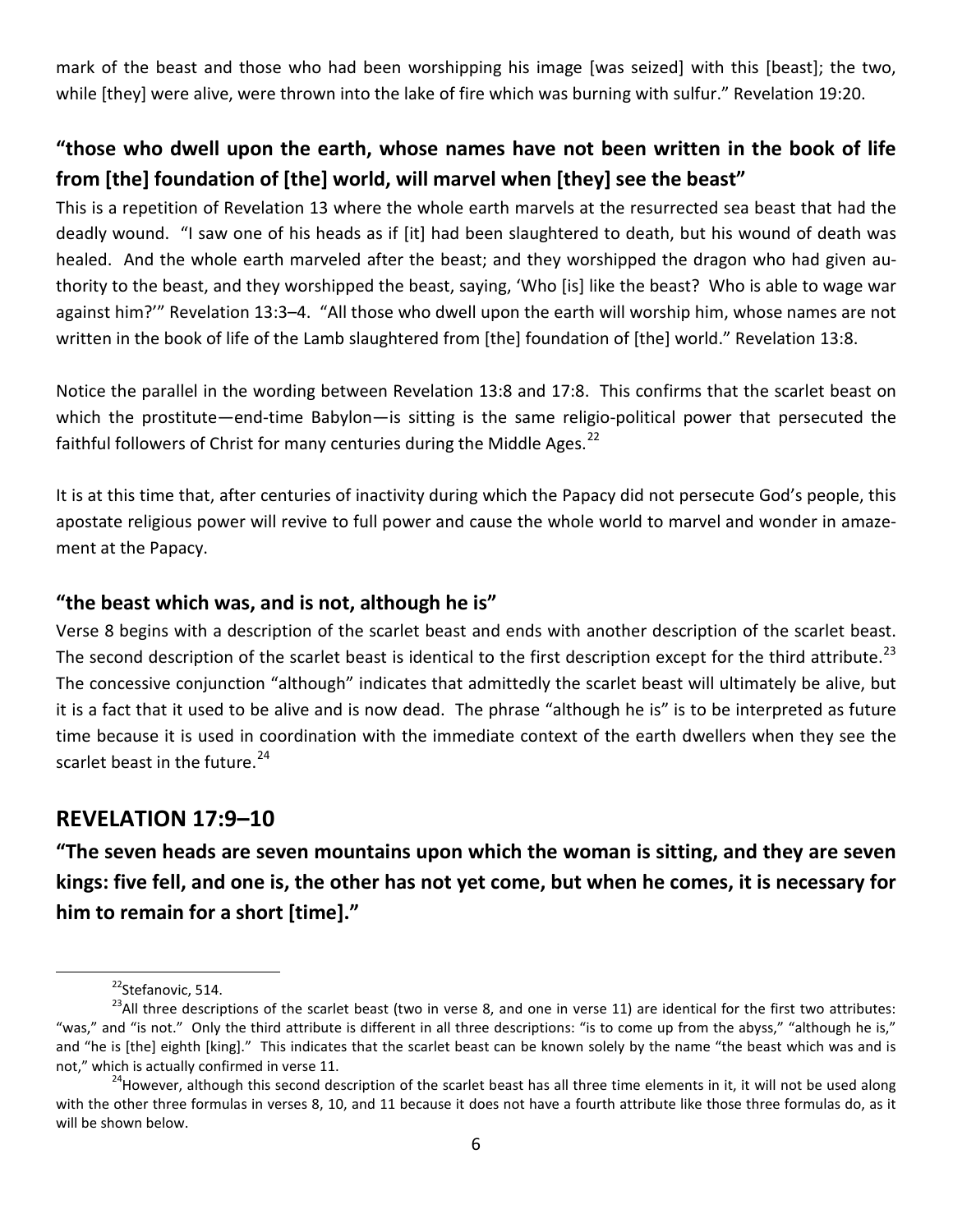## **"The seven heads are seven mountains upon which the woman is sitting, and they are seven kings"**

Now begins the interpretation of the seven heads of the scarlet beast. All that is needed to interpret the prophetic symbols in verses 9–10 are found in the book of Daniel, which is the key to understanding Revelation. A head represents a kingdom (Daniel 7:6). Here in Revelation 17, a head equals a mountain. A mountain represents a kingdom or nation (Daniel 2:35, 44; cf. Jeremiah 51:24–25). Here in Revelation 17, a mountain equals a king. A king represents a kingdom (Daniel 7:17, 23). Therefore, these two verses confirm the prophetic Old Testament equation: "head" = "mountain" = "king"  $\rightarrow$  kingdom. The seven kings stand for seven successive world kingdoms which have appeared and will appear on earth.

Here the angel refers to the woman as sitting upon the seven "mountains," which is the same as saying that the woman is sitting upon the seven "heads." However, in verse 3 she is spoken of simply as sitting upon the "beast." Therefore, sitting upon the seven heads is the same as sitting upon the beast. Accordingly, there is no sharp distinction between the scarlet beast and its seven heads.<sup>25</sup> Rather, there is a direct correlation between the scarlet beast and its seven heads. As a result, this direct correlation plays the key role in determining the identities of the scarlet beast and its seven heads. As stated earlier in verse 8, the past, present, and future phases of the scarlet beast are to be identified with the seven heads, thereby maintaining this direct correlation.

#### **"five fell, and one is, the other has not yet come"**

One very important thing that needs to be clarified, since this will also affect and is most important for verse 11, is the issue of grammatical gender. Certain languages have grammatical gender embedded in their nouns. For example, using the definite article, French has two genders: *le* (masculine) and *la* (feminine). Spanish has two genders: *el* (masculine) and *la* (feminine). German has three genders: *der* (masculine), *das* (neuter), and *die* (feminine). Now, Koine Greek, the Greek used in the New Testament, has three genders: *ho* (masculine), *hē* (feminine), and *to* (neuter).

With this as a foundation, it can now be determined what is spoken of in verse 10. Verse 10 literally reads, "The five fell, and the one is, the other . . . ." Here all three definite articles are masculine. "One" (Greek, *heis*) is masculine.<sup>[26](#page-7-1)</sup> "Other" (Greek, *allos*) is masculine.<sup>27</sup> Therefore, all three parts contain masculine words.<sup>[28](#page-7-3)</sup> "Head" (Greek, *kephalē*) is feminine. "Mountain" (Greek, *oros*) is neuter. "King" (Greek, *basileus*) is masculine. So far Revelation 17 talks about seven heads, seven mountains, and seven kings. What do "the five, the one, the other" refer to? With all the previous grammatical information put together, verse 10 means "five

<span id="page-7-1"></span><span id="page-7-0"></span><sup>&</sup>lt;sup>25</sup>Francis D. Nichol, ed., *The Seventh-day Adventist Bible Commentary*, rev. (Hagerstown: Review and Herald Publishing Association, 1980), 7:855.

<sup>&</sup>lt;sup>26</sup>"One" is an adjective that has different forms depending on its gender: *heis* (masculine), *mia* (feminine), and *hen* (neuter).<br><sup>27</sup>"Other" is an adjective that has different forms depending on its gender: *allos* (m

<span id="page-7-3"></span><span id="page-7-2"></span>ter).<br><sup>28</sup>The number "five" was omitted for discussion because its form never changes in any context. Therefore, in the present discussion it has no value in proving the point under consideration.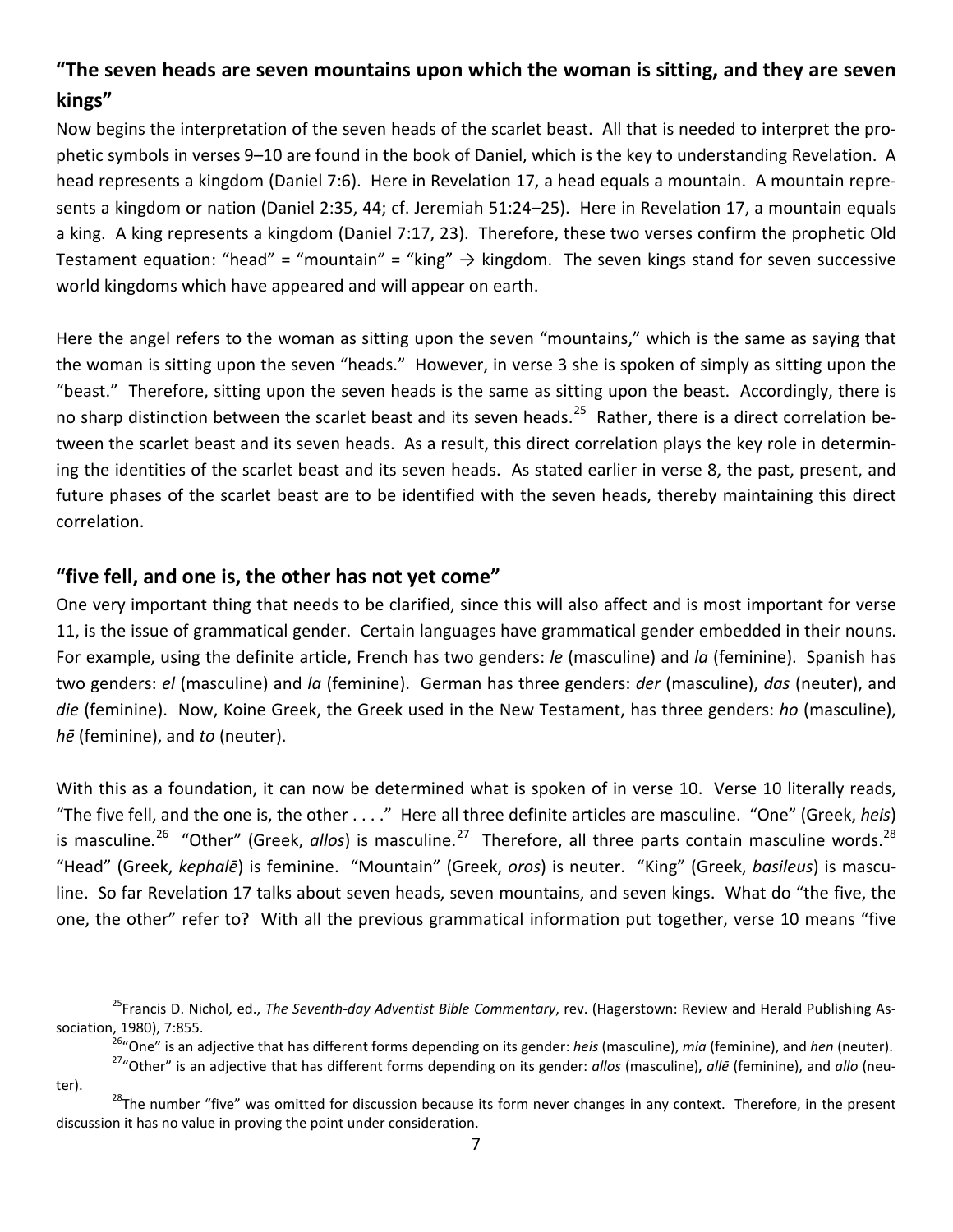kings fell, and one king is, the other king has not yet come." They are linked together because the masculine gender of the definite articles and adjectives matches the masculine gender of "king."

#### **"five fell, and one is, the other has not yet come, but when he comes"**

It was stated earlier that verses 8, 10, and 11 contain certain formulas which are carefully crafted according to ordered time. The second formula in verse 10 contains the three time elements: "fell" (past), "is" (present), and "when he comes" (future). This tripartite formula indicates that the kings as a single unit pass through three phases during their entire existence—past, present, and future. This tripartite formula of the kings is directly correlated with the tripartite formula of the scarlet beast "which was, and is not, and is to come up from the abyss." Earlier an assertion was made: the past, present, and future phases of the scarlet beast are to be identified with the seven heads. This can now be taken one step further: the past, present, and future phases of the scarlet beast are to be identified and chronologically aligned with the past, present, and future phases of the seven kings. Therefore, the past phase of the scarlet beast is correlated with the past phase of the first five kings, the present phase of the scarlet beast is correlated with the present phase of the sixth king, and the future phase of the scarlet beast is correlated with the future phase of the seventh king. This direct correlation will be demonstrated in an upcoming chart.

The king's present state (one is) is in comparison with the state of the kings who came before it (five fell) and is in comparison with the state of the king who will come after it (when the other comes). Recall that the "present time" of Revelation 17 is the time of the end (Revelation 17:1, 3), which began in AD 1798 when the sea beast received its deadly wound. Therefore, the "present phase" occurs during the "present time."

There is a variety of interpretations as to who these kings represent. Some say that they represent seven Roman Emperors of the first century AD. Others say that they represent seven end-time popes. Still others say that they represent seven administrative styles of Roman government. However, none of these interpretations fit the prophetic usage of "king" as a kingdom, which was firmly established in Daniel 7. Even among those who interpret "king" as a kingdom, there is a variety of interpretations. Some include the ancient nations of Egypt and Assyria in the past phases. Others include revolutionary France and the United States of America in the present and future phases. Although they are kingdoms or nations, Daniel 7 speaks nothing about them, so they should all be discarded as possible candidates. Again, all that is needed to identify the seven kings is found in Daniel 7, the key to the interpretation of Revelation.<sup>[29](#page-8-0)</sup>

### **"five fell"**

The five kings who used to exist are the kingdoms which were world powers before AD 1798. They were (1) Babylon, (2) Medo-Persia, (3) Greece, (4) Rome, and (5) Papal Rome.

#### **"one is"**

<span id="page-8-0"></span>The sixth king has existed since AD 1798 up to this day. Beginning in 1798, the kingdom was (6) Papal Rome, wounded.

 $29$ Maxwell, 2:474.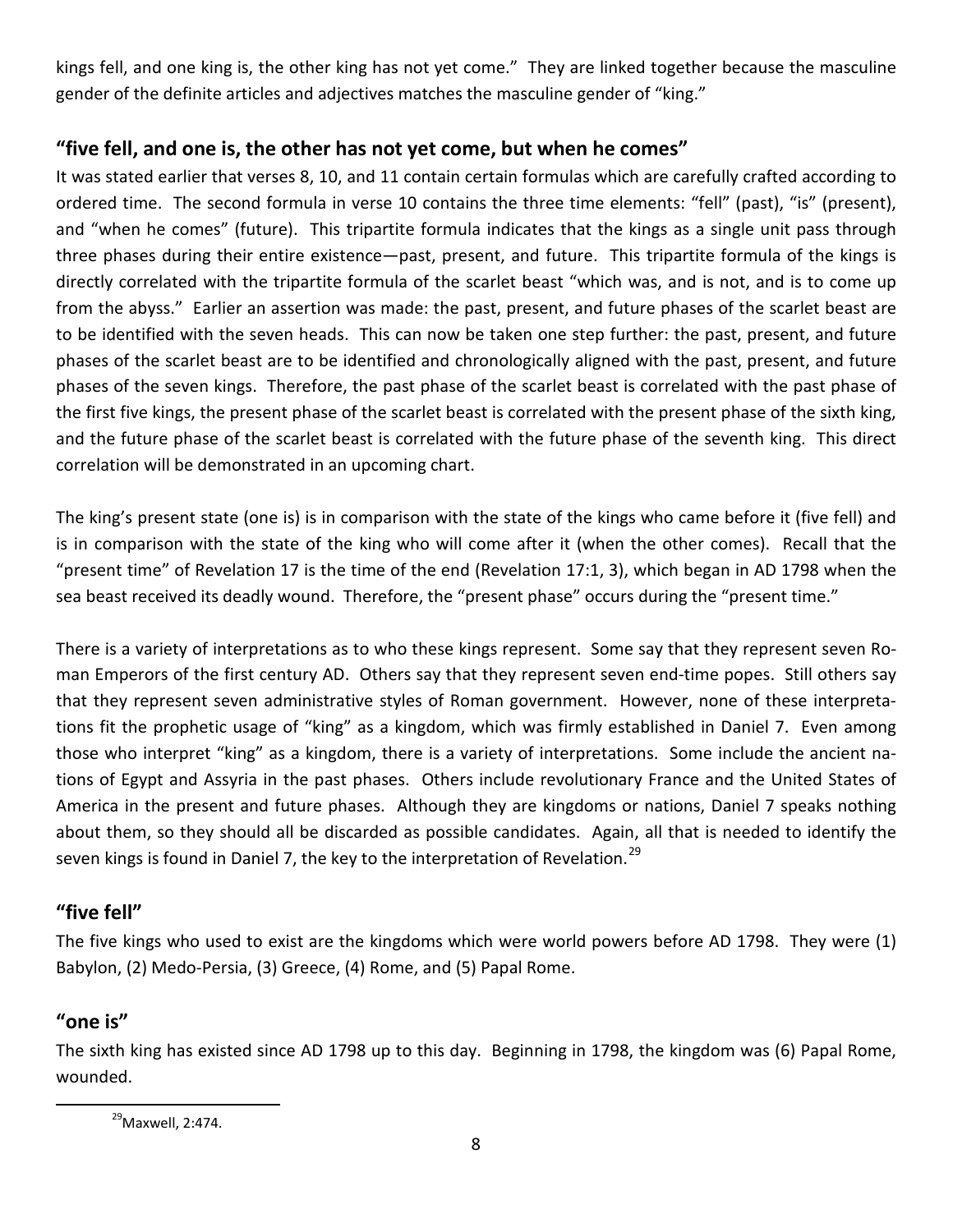### **"the other has not yet come, but when he comes"**

The seventh king will come after and replace the sixth king. Still future, the kingdom will be (7) Papal Rome, healed.

#### **"but when he comes, it is necessary for him to remain for a short [time]"**

When it appears on the global scene in the future, the length of rule of the seventh king (Papal Rome, healed), in comparison with the previous six kings, will be short, for Christ will come quickly and bring an end to the seventh king's existence (cf. 2 Thessalonians 2:8).

There are only seven heads on the scarlet beast. This means that when the seventh king arrives, there will not be another earthly kingdom to replace it; the seventh king is the last power to appear on earth, and emphasis is placed on the shortness of this last power's length of rule. Therefore, the seventh king will remain until the end of time.

## **REVELATION 17:11**

**"And the beast which was, and is not, even he is [the] eighth [king] and derives from the seven, and is going to destruction."**

#### **"the beast which was, and is not"**

The expressions "was" and "is not" were widely used in the ancient world as an epitaph to mean, respectively, "who lived" and "who no longer lives."<sup>[30](#page-9-0)</sup> This indicates that the scarlet beast was alive at one time and subsequently died.

## **"[the] eighth [king]"**

Notice that the SPV supplies two words here: (1) "the," and (2) "king." The addition of the definite article "the" before "eighth" is a grammatical necessity.<sup>[31](#page-9-1)</sup> The addition of the noun "king" after "eighth" is a grammatical, not an interpretational, clarification. Earlier it was shown that grammatical gender played a role in determining "king," and not "head" or "mountain," as the seven subjects of verse 10 that go through three phases. Here in verse 11, "eighth" (Greek, *ogdoos*) is masculine.<sup>[32](#page-9-2)</sup> Therefore, the scarlet beast is not the eighth head or the eighth mountain, but is the eighth king. They are linked together because the masculine gender of "eighth" matches the masculine gender of "king."

## **"the beast which was, and is not, even he is [the] eighth [king]"**

This is the third formula which is carefully crafted according to ordered time and is almost identical to the scarlet beast's first description. The third formula in verse 11 contains the three time elements: "was" (past),

<span id="page-9-1"></span><span id="page-9-0"></span><sup>&</sup>lt;sup>30</sup>David E. Aune, *Revelation 17–22*, Word Biblical Commentary, vol. 52c (Nashville: Thomas Nelson Publishers, 1998), 940.<br><sup>31</sup>See Daniel B. Wallace, *Greek Grammar Beyond the Basics: An Exegetical Syntax of the New Testa* Zondervan Publishing House, 1996), 248, 256–266. 32"Eighth" is an adjective that has different forms depending on its gender: *ogdoos* (masculine), *ogdoē* (feminine), and *og-*

<span id="page-9-2"></span>*doon* (neuter).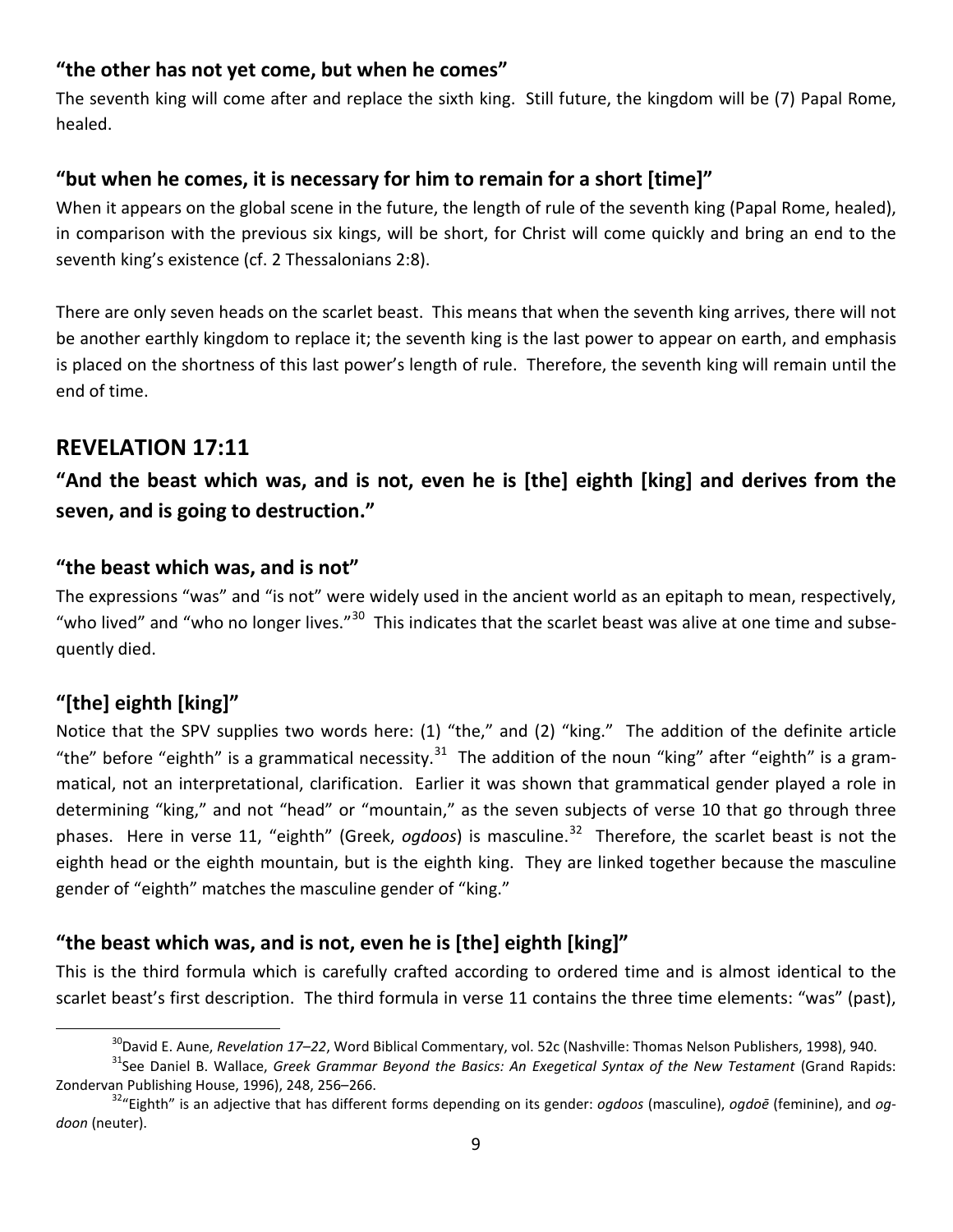"is not" (present), and "he is the eighth king" (future). This tripartite formula indicates that the scarlet beast passes through three phases during its entire existence—past, present, and future. The scarlet beast's present state (is not) is in comparison with what it used to be in the past (was) and is in comparison with what it will be in the future (the eighth king).

#### **"even he is [the] eighth [king] and derives from the seven"**

The scarlet beast, which was alive at one time and is now dead, is here called the eighth king, where "eighth" is an ordinal number. This ordinal number reconfirms that the eight kings are to be placed in an ordered sequence. Therefore, because the eighth king comes after the seventh king which itself is to come in the future, this indicates that the scarlet beast will also have some sort of existence in the future.

Now, the scarlet beast cannot have an existence as the eighth king until the first seven kings have appeared on the scene. This is because the scarlet beast is derived from the seven kings. In order to be derived from the seven kings, the seventh king must appear first, must have an existence first. In other words, while the sixth king currently exists and the seventh king does not exist yet, it cannot be said that the scarlet beast is derived from the seven kings. Therefore, the phrase "derives from the seven" reinforces the fact that the scarlet beast becomes the eighth king in the future. The scarlet beast, when it comes up from the abyss, is the demonic sum of all seven previous kings in character.<sup>[33](#page-10-0)</sup>

Consequently, both the seventh head and the scarlet beast are still to come in the future. The entirety of the scarlet beast is the eighth king, which is actually identical to the seventh king.<sup>34</sup> Recall that, throughout its entire existence, the scarlet beast rules through one of its seven heads during different periods of history, thereby indicating that there is a direct correlation between the scarlet beast and its seven heads. Therefore, when the seventh head (seventh king) appears on the scene, the scarlet beast (eighth king) is resurrected and be-comes alive once again. "The slaying of one of the heads means the slaying of the beast."<sup>[35](#page-10-2)</sup> "When the beast's head received a 'mortal wound,' the beast as a whole was critically injured. And when the wound is healed, the beast as a whole is healed."<sup>[36](#page-10-3)</sup>

Once Papal Rome is healed (seventh king) by once again having the power to persecute the world, the entire scarlet beast (eighth king)—Papal Rome supported by the United States of America (the false prophet) in a reunion of church and state (Revelation 13:12a)—will realize its climactic self-actualization and will become the most powerful religio-political power in the world. Maxwell writes, "During the beast's serious illness its

<span id="page-10-0"></span><sup>&</sup>lt;sup>33</sup>This is the same as the amalgamated sea beast of Revelation 13, which was the demonic sum of all four previous kings in character: Babylon, Medo-Persia, Greece, and Rome.

<span id="page-10-1"></span> $34$ The eighth king does not need to be chronologically successive to the seventh king because the eighth king is not the eighth head, but is the entire scarlet beast. On the other hand, the first seven kings need to be chronologically successive because they are seven heads which are arranged into past, present, and future time. Moreover, "even" is used as an intensive adverb to emphasize the scarlet beast as being the eighth king not because it is chronologically successive to the seventh king, but because it will have a revived existence in the future despite its current dead state. As the exegesis proceeds, it will be shown that the eighth kingdom is the same as the seventh kingdom in identity (the healed Papacy) and in chronology (concurrent future existence).<br><sup>35</sup>George Eldon Ladd, *A Commentary on the Revelation of John* (Grand Rapids: William B. Eerdman

<span id="page-10-2"></span>

<span id="page-10-3"></span><sup>1972), 226.&</sup>lt;br><sup>36</sup>Maxwell, 2:475.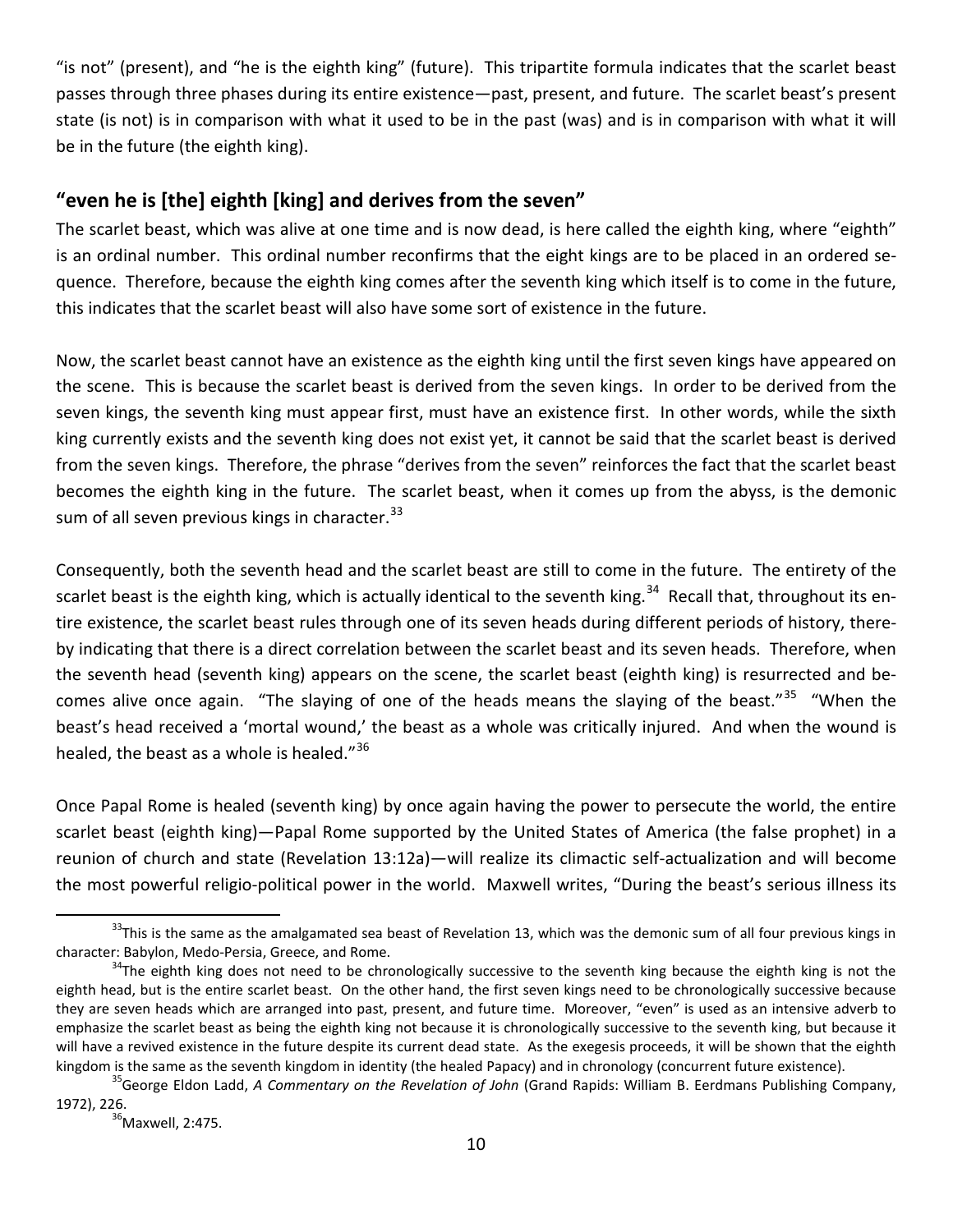lamb-horned rival occupies front center. The beast appears to have been upstaged permanently; but it hasn't been. In fact, the lamb-horned animal soon offers the beast its services in order to help it stage its comeback. The beast recovers and rises to its greatest power yet, as symbolized by its seventh head."<sup>[37](#page-11-0)</sup>

## **"is going to destruction"**

The scarlet beast, after it comes up from the abyss, will be destroyed at the end of time.

## **THE SCARLET BEAST AND THE EIGHT KINGS**

The information provided so far can now be tabulated. First, the three formulas of Revelation 17:8, 10–11 will be provided, but with one further modification. While previously the three formulas were spoken of as containing three different time phases (past, present, future), the future phase will now be split further into two parts due to the content provided in that phase. All four phases will be numbered from one to four. Verse 8 will be designated "A," verse 10 will be designated "B," and verse 11 will be designated "C." These designations and numberings result in the following three charts:  $38$ 

## **Formula of the Scarlet Beast's History in Four Phases**

A1) the beast which you saw was, A2) and is not, A3) and is to come up from the abyss A4) and to go to destruction. (Revelation 17:8)

## **Formula of the Seven Kings' History in Four Phases**

B1) five fell, B2) and one is, B3) the other has not yet come, but when he comes B4) it is necessary for him to remain for a short [time]. (Revelation 17:10)

## **Formula of the Scarlet Beast's History in Four Phases**

C1) the beast which was,

- C2) and is not,
- C3) even he is [the] eighth [king] and derives from the seven,
- C4) and is going to destruction. (Revelation 17:11)

Revelation 17:8 gives the history of the scarlet beast in four phases. Revelation 17:10 gives the same history in four phases, but this time with reference to the seven kings. Revelation 17:11 also gives the same history in

 $37$ Ibid.

<span id="page-11-1"></span><span id="page-11-0"></span><sup>38</sup>These three charts are based on Jacques B. Doukhan, *Secrets of Revelation: The Apocalypse through Hebrew Eyes* (Hagerstown: Review and Herald Publishing Association, 2002), 161–162, with my own modifications.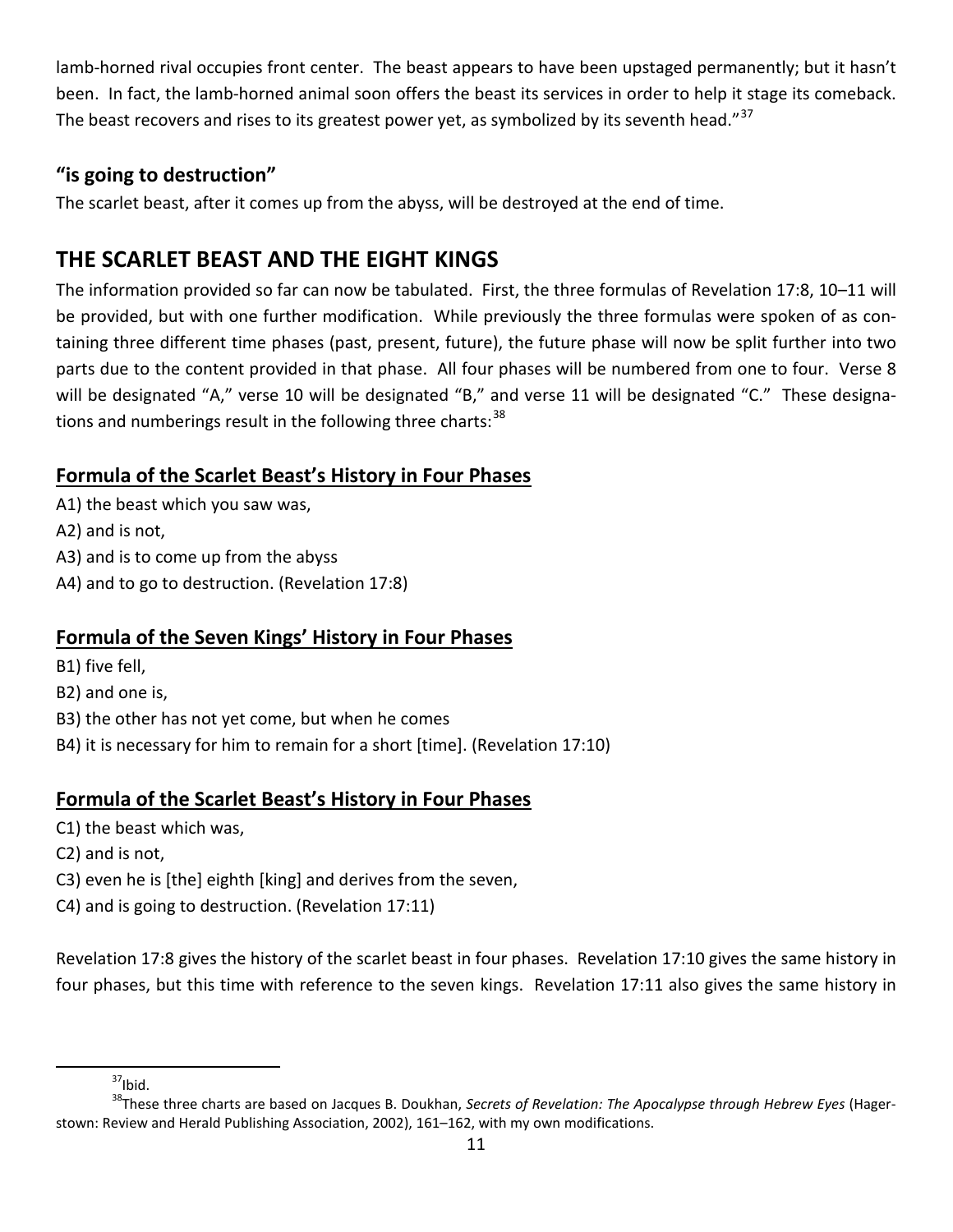four phases, but this time it combines the general theme of the scarlet beast (verse 8) with the particular theme of the seven kings (verse  $10$ ).<sup>[39](#page-12-0)</sup>

The next step is to align the parts into the same time phase. This means that all the "ones" are put into the past phase, all the "twos" are put into the present phase, all the "threes" are put into the first future phase, and all the "fours" are put into the second future phase. Next to each phase, the scripture verse will be provided to indicate that phase's historical fulfillment. This alignment of parts into phases results in the following  $chart: <sup>40</sup>$  $chart: <sup>40</sup>$  $chart: <sup>40</sup>$ 

| <b>LINGUISTIC CORRELATION BETWEEN</b>                                                                                                    |                                                                                                                                           |  |
|------------------------------------------------------------------------------------------------------------------------------------------|-------------------------------------------------------------------------------------------------------------------------------------------|--|
| THE SCARLET BEAST AND THE EIGHT KINGS                                                                                                    |                                                                                                                                           |  |
| <b>Past Historical Phase</b><br>A1) the beast was<br>B1) five [kings] fell<br>C1) the beast which was                                    | $\triangleright$ Revelation 13:1-2<br>- the kingdoms of Daniel 7<br>(1) Babylon, (2) Medo-Persia, (3) Greece,<br>(4) Rome, (5) Papal Rome |  |
| <b>Present Historical Phase</b><br>A2) is not<br>B2) one [king] is<br>C <sub>2</sub> ) is not                                            | $\triangleright$ Revelation 13:3a<br>- the deadly wound<br>(6) Papal Rome, wounded                                                        |  |
| <b>Future One Historical Phase</b><br>A3) is to come up from the abyss<br>B3) when the other [king] comes<br>C3) he is the eighth [king] | $\triangleright$ Revelation 13:3b<br>- the deadly wound healed<br>(7) Papal Rome, healed<br>(8) Papal Rome-USA                            |  |
| <b>Future Two Historical Phase</b><br>A4) to go to destruction<br>B4) he must remain for a short time<br>C4) is going to destruction     | <b>EXECUTE: Probably Revelation 13:3c-4; 19:19-20</b><br>- Papal Rome-USA reign briefly and<br>are then destroyed by Jesus Christ         |  |

## **CHART SUMMARY**

We are now living in the time of the end (AD 1798 and later). From our point of view, five kings have already fallen before this time and no longer exist: Babylon, Medo-Persia, Greece, Rome, and Papal Rome. Prior to the deadly wound which was inflicted in AD 1798, the Papacy was a persecuting power in a union of church and state (the scarlet beast was). This is the past historical phase.

<span id="page-12-0"></span>Because we are living in the time of the end, we are currently living contemporaneously with the sixth king— Papal Rome wounded—during the scarlet beast's "is not" phase in a separation of church and state. Paradoxi-

<sup>39</sup>Doukhan, 162.

<span id="page-12-1"></span> $^{40}$ The left half of this chart is based on Doukhan, 162–163, with my own modifications.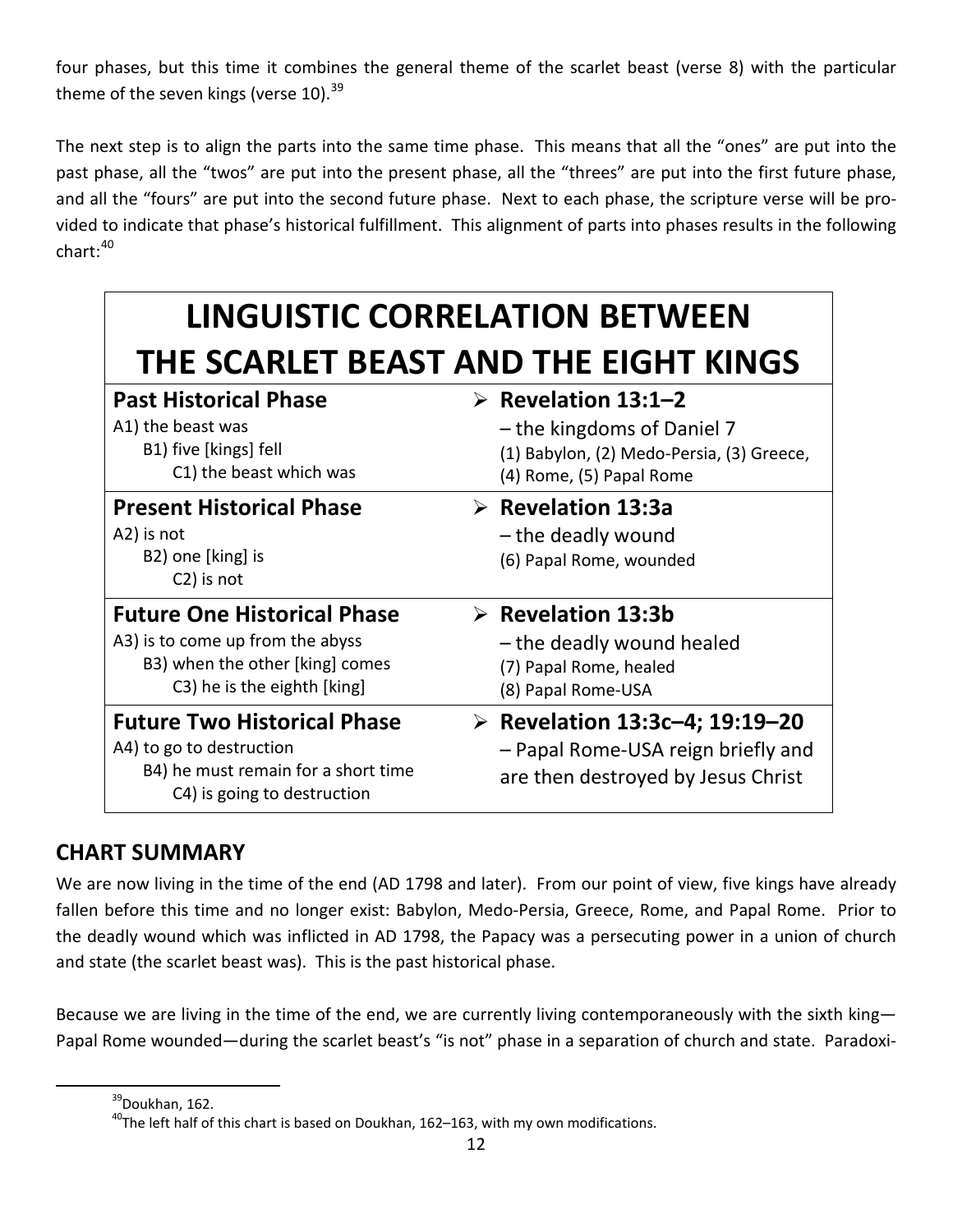cally, the prophecy states that the Papacy currently exists (one king is), yet at the same time the Papacy is dead (the scarlet beast is not). The wounded Papacy is a religious organization that currently exists, but during this time it does not have the power to persecute the world and enforce its own laws upon it. This is the present historical phase.

The future one historical phase announces the future coming of the seventh king—Papal Rome healed—and the resurrection of the scarlet beast, the eighth king—Papal Rome-USA (the sea beast supported by the false prophet) in a reunion of church and state—from death. When the healed Papacy arrives, that means that the United States of America has declared its full allegiance to the Papacy and will act on its behalf. The healed Papacy during this revival now has the power to persecute the world and enforce its own laws upon it.

The future two historical phase announces that, after the Papacy is healed, two things must happen to it: (1) Papal Rome healed will only be allowed to exist for a short time, and (2) Papal Rome-USA will be destroyed at the second coming of Christ.

## **REVELATION 17:12**

## **"And the ten horns which you saw are ten kings who have not yet received royal power, but are going to receive ruling authority as kings with the beast for one hour."**

#### **"the ten horns which you saw are ten kings"**

The ten kings are ten kingdoms (Daniel 7:17, 23–24). These ten horns of the scarlet beast are an allusion to the ten horns of the terrible beast of Daniel 7, the ten horns of the great red dragon of Revelation 12, and the ten horns of the sea beast of Revelation 13.

The question needs to be asked: Is the number ten in "ten kings" literal or metaphorical? Consider the following passages in which an angel utters a numeric interpretation of a prophetic symbol: "These great beasts which are four—four kings will arise out of the earth" (Daniel 7:17); "And the ten horns—from this kingdom ten kings will arise, . . . he will cause three kings to fall" (Daniel 7:24); "The ram which you saw with the two horns [is] the kings of Media and Persia" (Daniel 8:20); "And that which broke, and four arose in place of it, four kingdoms will arise" (Daniel 8:22); "The seven heads are seven mountains . . . and they are seven kings" (Revelation 17:10–11). In all these examples, none of the numbers are to be interpreted as metaphorical. The four kings of Daniel 7:17 are literally four kingdoms. The ten kings and the three kings of Daniel 7:24 are literally ten kingdoms and three kingdoms, respectively. The two horns of Daniel 8:20 are literally two kingdoms. The four kingdoms of Daniel 8:22 are literally four kingdoms. The seven mountains and the seven kings of Revelation 17:10–11 are both literally seven kingdoms. Therefore, there is every good reason to interpret the angel's utterance of "ten kings" in Revelation 17:12 as literally ten kingdoms.

#### **"who have not yet received royal power"**

This is the present status at the present time—the time of the end which began in AD 1798—aligned with the scarlet beast during its "is not" phase and aligned with the sixth king during its "is" phase. Recall the descrip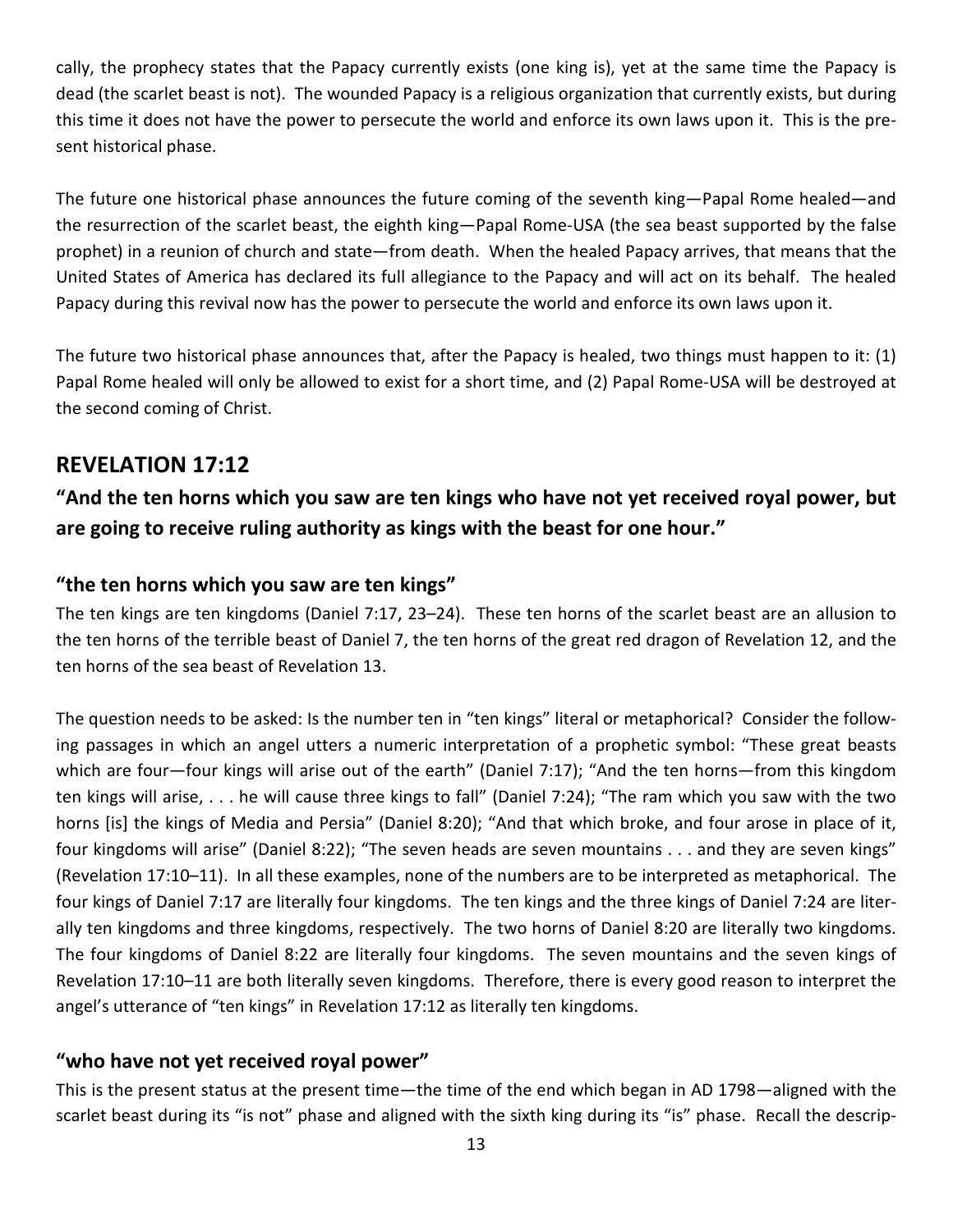tion of the seventh king: "The other has not yet come." The seventh king does not exist right now while the sixth king still exists, but it will exist in the future. Likewise the ten kings do not have royal power right now, but they will have royal power in the future. During the time of the separation of church and state of the Papacy, the ten kings are not reigning yet. Recall that the ten horns of the scarlet beast currently do not have royal crowns on them.

The ten kings which do not have royal power yet are parallel in status to the ten horns of the dragon of Revelation 12. During the main time period of the dragon—Imperial Rome during the time of Christ—the ten horns did not have royal crowns on them (rather the seven heads had royal crowns on them), because the ten kingdoms which sprung out of the Western Roman Empire did not exist yet. Likewise the ten kings in Revelation 17 do not have royal power yet because currently they do not exist.

#### **"but are going to receive ruling authority as kings with the beast"**

This is the future time, during the time of the scarlet beast when it comes up from the abyss and during the time of the seventh king when it finally appears on the scene. The ten kings will then have authority to rule over the whole world as kings together with Papal Rome-USA and will become harshly intolerant totalitarian entities.

In Daniel 7 the ten horns of the terrible beast were originally the ten barbarian kingdoms that sprung out of and replaced the Western Roman Empire in AD 476. In Revelation 13 the ten horns represented the nations of Europe during the Middle Ages. Here in Revelation 17, in the time of the end, the ten horns represent the "kings of the whole world" (Revelation 16:14; cf. 17:2, 18). In other words, the jurisdiction of the ten kings is worldwide.<sup>[41](#page-14-0)</sup> If the ten kings are literally ten kingdoms and their jurisdiction is worldwide, then the ten kings represent ten literal sovereign divisions of the whole world which are to appear in the future.<sup>[42](#page-14-1)</sup>

However, unlike the certainty of the identities of the scarlet beast and its seven heads due to their past history, as of this writing it is not possible to determine the identities of the ten kings because their royal rule is still to come in the future. Moreover, this exegesis of Revelation 17:12 will be proven or disproven when that time comes.

## **"but are going to receive ruling authority as kings . . . for one hour"**

The "one hour" signifies a very short time for which the ten kings will reign together with the scarlet beast, just as the seventh king will remain only for a short time (Revelation 17:10). Because the ten kings rule with Papal Rome-USA (eighth king) for "one hour," and Papal Rome healed (seventh king) remains only for a short time, then "one hour" = "a short time."

<span id="page-14-1"></span><span id="page-14-0"></span> $41$ Likewise Roman Catholicism was once confined to Europe, but now in the time of the end it has spread throughout the whole world.<br><sup>42</sup>In this scenario, currently existing sovereign nations would be under each of the ten sovereign world divisions.